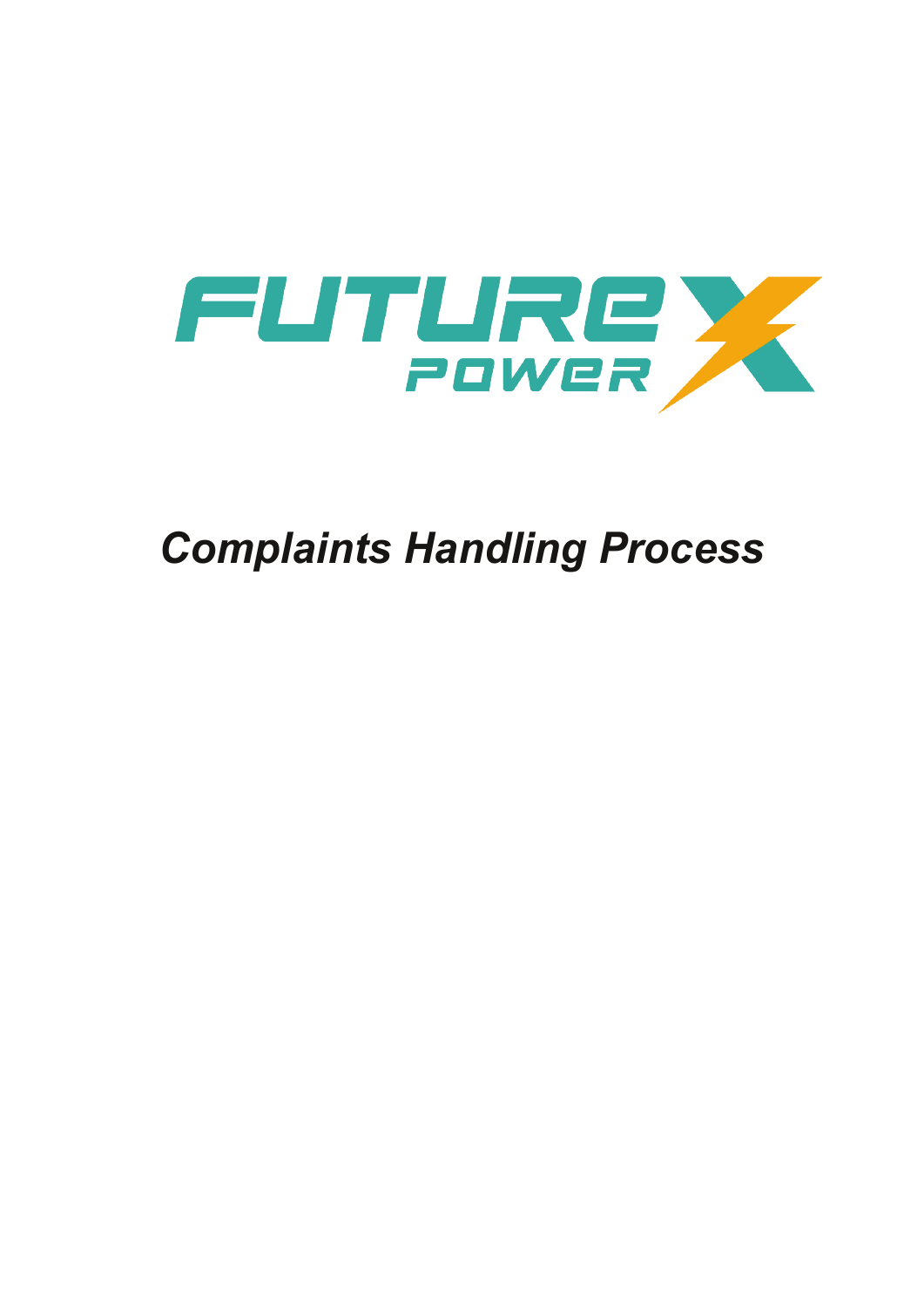

| $\mathbf{1}$ |  |
|--------------|--|
| 2            |  |
| 3            |  |
| 4            |  |
| 5            |  |
| 6            |  |
| 7            |  |
| 8            |  |
| 9            |  |
| 10           |  |
| 11           |  |
| 12           |  |
| 13           |  |
| 14           |  |
| 15           |  |
| 16           |  |
| 17           |  |
| 18           |  |
| 19           |  |
| 20           |  |
| 21           |  |
| 22           |  |
| 23           |  |
| 24           |  |
| 25           |  |
| 26           |  |
| 27           |  |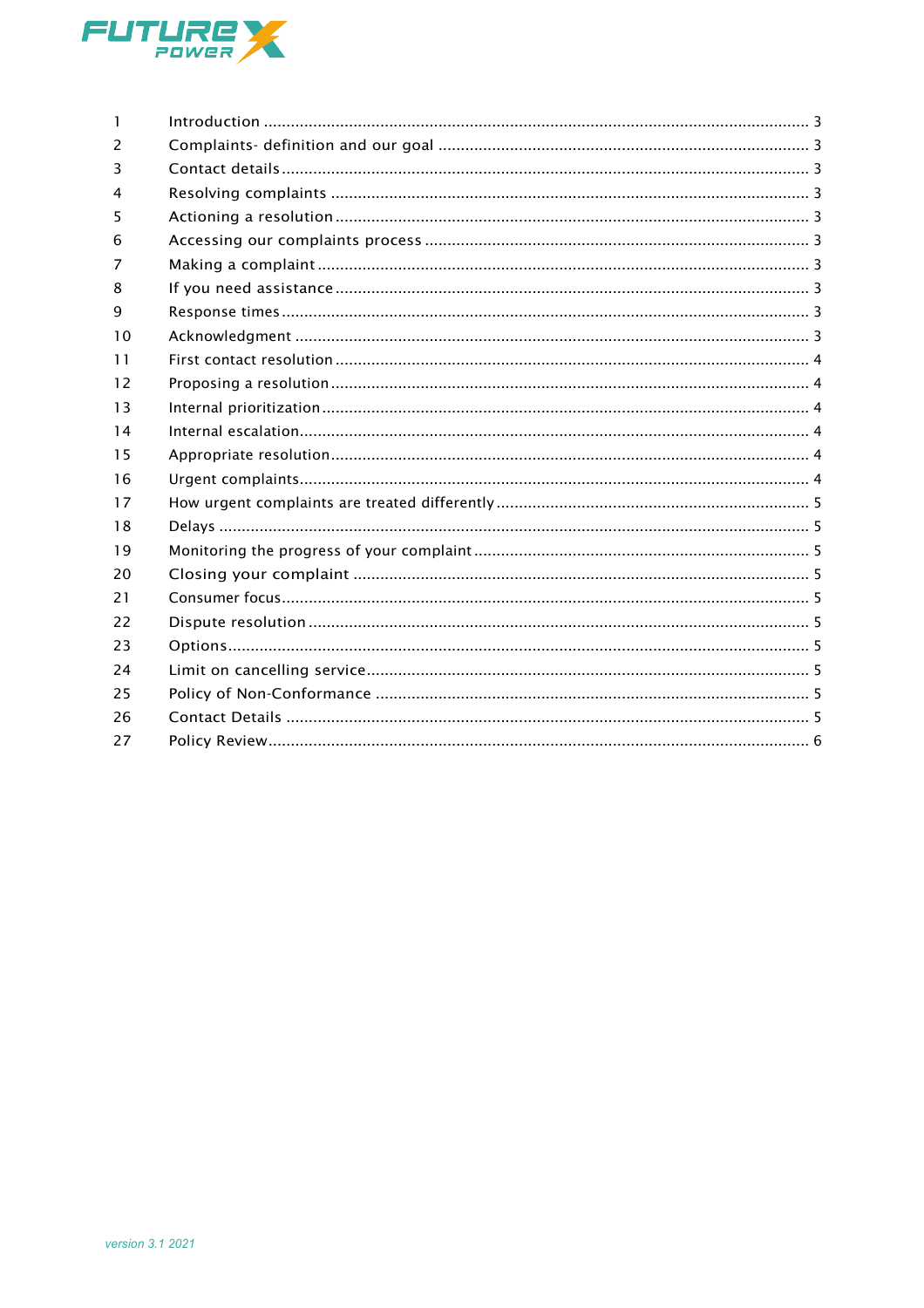

# <span id="page-2-0"></span>**Complaints Handling Process**

### **1 Introduction**

1.1 This is a summary of our complaint handling process for customers. It outlines how we handle complaints, and is intended especially for our past, current and prospective customers, our own staff and other interested parties.

# <span id="page-2-1"></span>**2 Complaints- definition and our goal**

What is a complaint?

A complaint is an expression of dissatisfaction or a grievance about Future X Power. A complaint gives us the opportunity to identify and address issues of which we may be unaware.

As our customer or former customer, you have the right to make a complaint. Our goal is to keep our customers satisfied, and deal with any complaints openly, fairly and promptly. To support that goal, our complaints process is approved by our Board, who is responsible for ensuring its implementation, operation and compliance in accordance with the applicable Rules and Guidelines.

In dealing with you about complaints, we will use everyday language.

#### <span id="page-2-2"></span>**3 Contact details**

3.1 A complete list of contact details referenced in this document are contained at the end of it, in the 'Details Table'.

# <span id="page-2-3"></span>**4 Resolving complaints**

- 4.1 A complaint is resolved when it is brought to a conclusion in accordance with the Rules and Guidelines (whether or not in your favour).
- 4.2 When we propose a 'resolution' to you, we are suggesting how to solve your complaint. We aren't required to action that proposed resolution unless and until you accept it. If you do accept our proposed resolution, we are allowed a period of time to action it – see below. When your complaint is resolved, we must advise you accordingly.

#### <span id="page-2-4"></span>**5 Actioning a resolution**

- 5.1 we agree otherwise with you; or
- 5.2 you have not done something that is necessary for us to do our part.
- <span id="page-2-5"></span>**6 Accessing our complaints process**
	- 6.1 Customer Care
		- (a) You can call our Customer Care number see below. This is a free, or low cost, number if you call it using a service we provide to you

# <span id="page-2-6"></span>**7 Making a complaint**

7.1 You can make a complaint by letter, telephone, fax, online or email. The numbers and addresses are in the Details Table. If we sell through stores, you can make a complaint at a store, in person.

# <span id="page-2-7"></span>**8 If you need assistance**

- 8.1 We will assist you to formulate, lodge and progress a complaint if you need help, especially including for reasons of disability, hardship and difficulties with English. Just let our Customer Care staff know you want help and, if you can't tell us in that way:
	- (a) write or email your request to an address in the Details Table; or
	- (b) contact us through your Authorised Representative or Advocate;
	- (c) Authorised Representatives and Advocates
- 8.2 An 'Authorised Representative' is a person you have appointed and delegated to deal with us, on your behalf, with some authority over your account. An 'Advocate' is a person you have appointed to deal with us, on your behalf, but without any authority over your account. You can make a complaint through an Authorised Representative or an Advocate.

#### <span id="page-2-8"></span>**9 Response times**

9.1 While we will strive to solve your complaint as soon as practicable, we are committed to certain maximum response times.

#### <span id="page-2-9"></span>**10 Acknowledgment**

- 10.1 If you make a complaint in person or by telephone to a 'live' staff member, we will acknowledge it immediately. Where required under the Rules and Guidelines we will otherwise provide a response no later than the next business day- following your complaint.
- 10.2 If you make a complaint by email, or through our website or another customer service website we approve, or by paper post, or by a telephone message recording system, where required under the Rules and Guidelines we will otherwise provide a response no later than the next business day- following your complaint.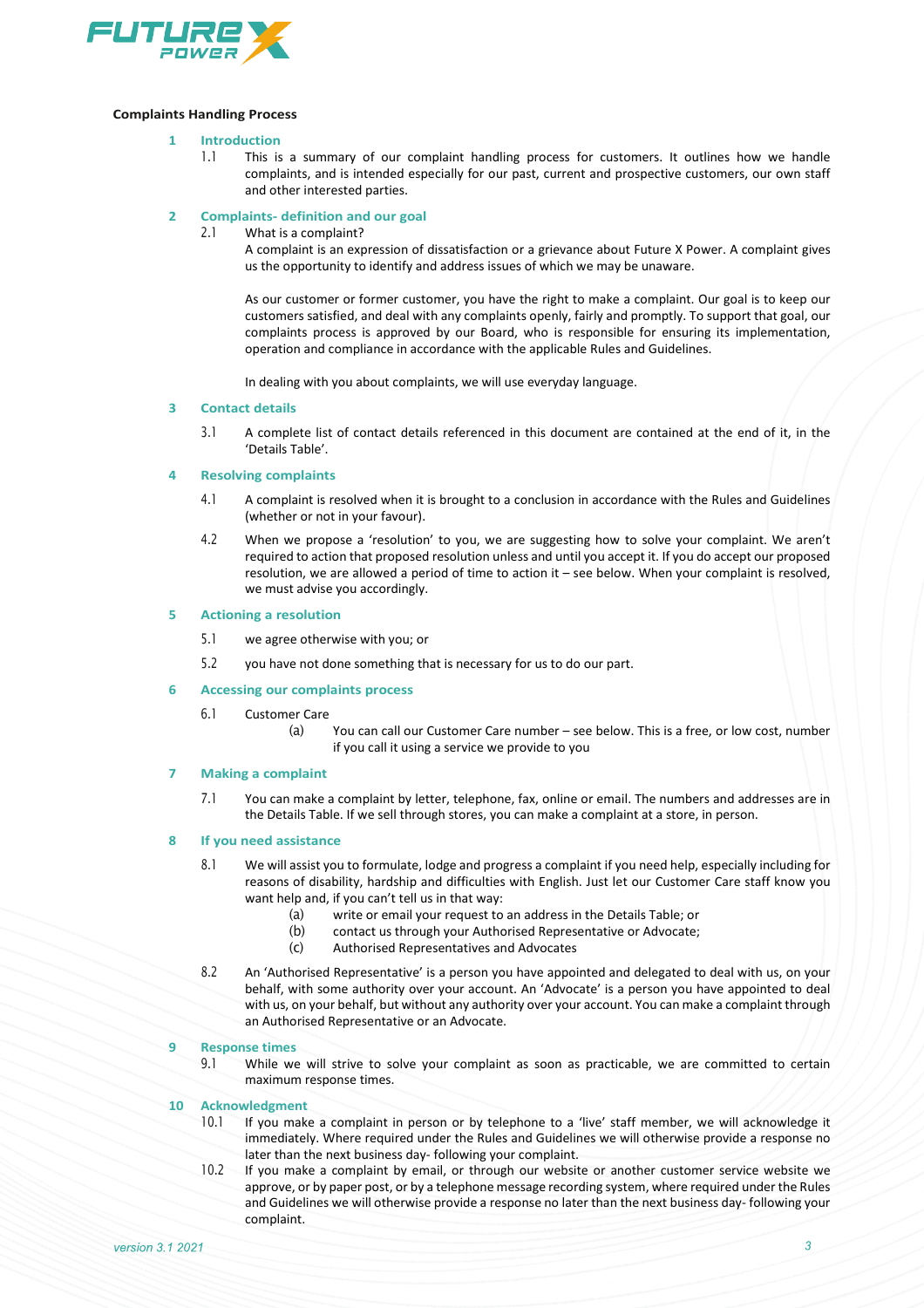

- 10.3 When we acknowledge your complaint, we will give you:
	- (a) A unique Case Reference that you can use to identify the complaint in later contacts with us;
	- (b) An indicative timeframe to resolve the complaint; and (c) Information on how to obtain this Complaint Handling
	- Information on how to obtain this Complaint Handling Process Summary.

### <span id="page-3-0"></span>**11 First contact resolution**

11.1 Whenever possible, we will strive to resolve your complaint on first contact.

# <span id="page-3-1"></span>**12 Proposing a resolution**

- If we do not believe we can resolve your complaint within 10 business days (or two business days for an urgent complaint) we will advise you within those periods:
	- (a) why there is a delay;
	- (b) the timeframe that will apply; and
	-
	- (c) if we expect resolution to require more than 9 more business days, of your options for<br>(d) external dispute resolution (except if the delay is because of a declared mass service external dispute resolution (except if the delay is because of a declared mass service disruption).
- 12.2 Otherwise and subject to the Rules and Guidelines we will propose a resolution within 10 business days (or two business days for an urgent complaint).

#### <span id="page-3-2"></span>**13 Internal prioritization**

- 13.1 We are flexible in the way we prioritise complaint processing, because special circumstances can apply. But in normal circumstances:
	- (a) Urgent complaints have highest priority.<br>(b) Complaints involving services to custome
	- Complaints involving services to customers with significant health problems, or the care of young children or who are in remote locations or who are aged are prioritised next.
	- (c) Complaints that are approaching, or have exceeded maximum response times are prioritised next.
- 13.2 We can often only know about these, or other important factors, if you tell us. You can alert us by any of the contact channels through which you can lodge a complaint.

### <span id="page-3-3"></span>**14 Internal escalation**

- 14.1 We have an internal escalation process, and your complaint will escalated and managed accordingly if you request it.
- 14.2 For your information, internal escalation and management may not accelerate resolution if the complaint is not urgent and its processing already meets the applicable standards and is within the permitted maximum response time/s.
- 14.3 A complaint will be automatically escalated if:
	- (a) a maximum response time has been exceeded;
	- (b) it becomes urgent (see paragraph 16);
	- (c) you notify us of another factor that increases the seriousness of your complaint or the need for expedited resolution.
- 14.4 You can request escalation through any of the contact channels through which you can lodge a complaint.

# <span id="page-3-4"></span>**15 Appropriate resolution**

- 15.1 We will resolve your complaint appropriately and:
	- (a) we ensure that our Customer Care staff are trained to understand the potential remedies available to resolve complaints;
	- (b) any remedy we offer will be tailored to the root cause of the complaint, and to your circumstances (if you have told us about them);
	- (c) our Customer Care staff and management will monitor complaints to assess if they indicate wider issues, and, if so, address the root cause and
	- (d) we will resolve billing errors in current bills.
- 15.2 **Advising you of resolution**
- As soon as practicable after we finish investigating your complaint, we will advise you of the resolution.

# 15.3 **Credit management action suspended**

We will not take credit management action over a disputed amount if you have made a complaint and we know:

- (a) it has not been resolved to your satisfaction; and<br>(b) it is being investigated by us or the Ombudsman o
- it is being investigated by us or the Ombudsman or some other recognised third party.

# 15.4 **Legal action delayed**

- We will not start legal proceedings over a matter that has been subject to a complaint:
	- (a) while we are handling the complaint internally; or
	- (b) within seven business days after we advise you of the outcome of the complaint.

# <span id="page-3-5"></span>**16 Urgent complaints**

16.1 When we treat a complaint as urgent a complaint you make is treated as urgent if:

(a) you have applied for or have been accepted as being in financial hardship under our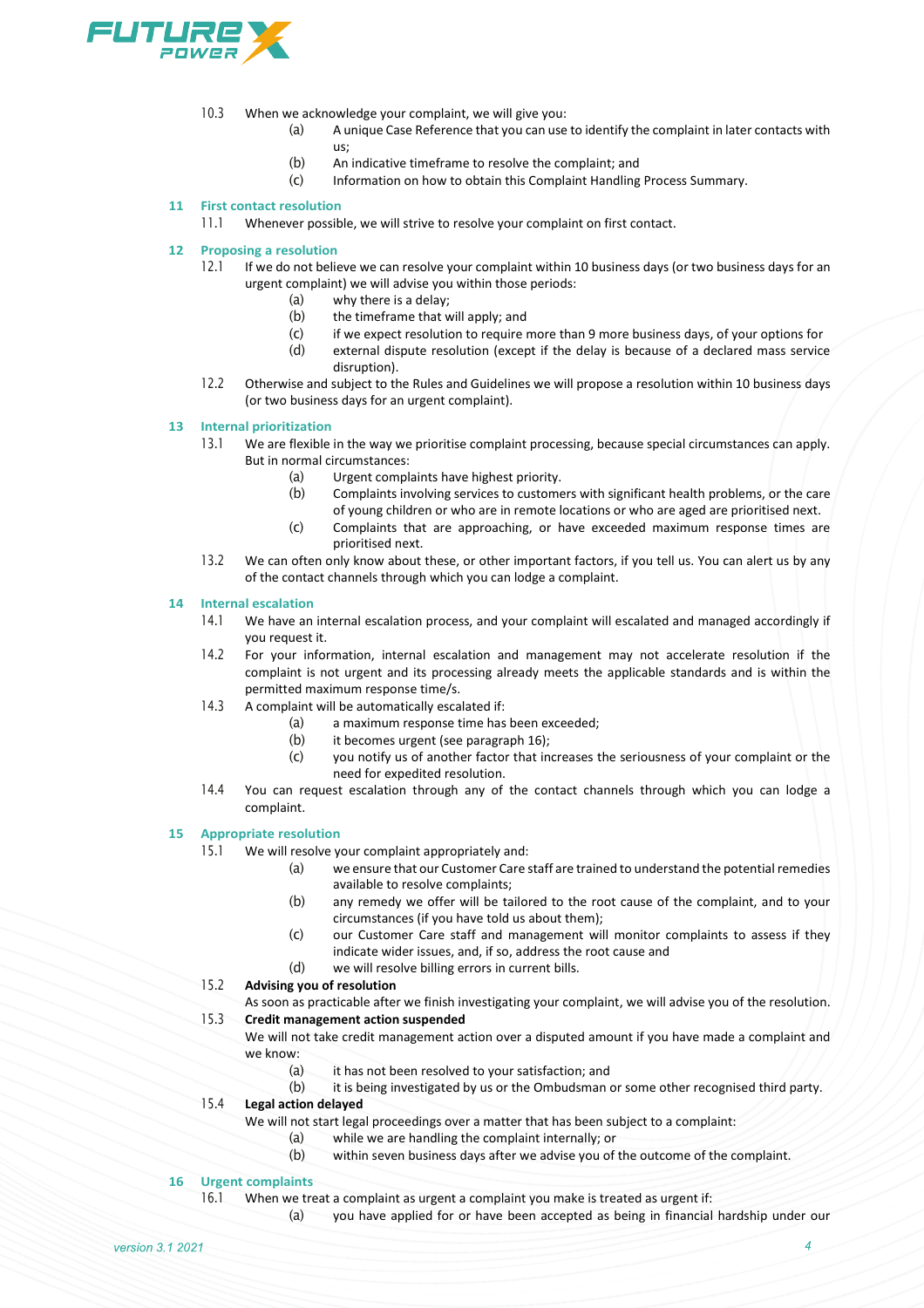

Financial Hardship Policy and the subject matter of your complaint can reasonably be presumed to directly contribute to or aggravate your financial hardship;

- (b) disconnection of a service is imminent or has occurred and where due process has not been followed; or
- (c) you are a Priority Assistance Customer (under the Priority Assistance for Life Threatening Medical Conditions Code) and the complaint relates to the service for which you receive Priority Assistance.
- 16.2 Our Customer Care staff are trained to watch for these factors and must flag a complaint as urgent if any of them are seen to apply. After that, the complaint will be managed under paragraph 9.2.

### <span id="page-4-0"></span>**17 How urgent complaints are treated differently**

17.1 Within two business days of acknowledging your urgent complaint, we will either propose a resolution or advise you why there will be a delay and how long it is likely to be. If you accept a resolution that we propose, we will action the urgent aspects of it within those two business days if possible.

# <span id="page-4-1"></span>**18 Delays**

We will advise you of any delays to promised time frames.

#### <span id="page-4-2"></span>**19 Monitoring the progress of your complaint**

19.1 You can monitor the progress of your complaint by calling Customer Care and quoting your Case Reference.

## <span id="page-4-3"></span>**20 Closing your complaint**

20.1 We only close a complaint if you agree to.

# <span id="page-4-4"></span>**21 Consumer focus**

- 21.1 We strive to keep our complaints process easy to use and focused on you. Please let us know how we're doing.
- 21.2 You can leave feedback:
	- (a) with our Customer Care staff;<br>(b) with their supervisor just as
	- (b) with their supervisor just ask to be transferred; or  $(c)$  by any of the contact numbers and addresses in the
	- by any of the contact numbers and addresses in the Details Table.

# <span id="page-4-5"></span>**22 Dispute resolution**

- If our Customer Care Staff have been unable to resolve your concerns, you can ask to speak to a team leader or one of our Customer Advocates in a specialized customer relations area, who will review your complaint and work with you to resolve your complaint. We will aim to resolve your complaint within 10 business days of you raising it.
- 22.2 If you have escalated the matter through our complaint handling process and your complaint remains unresolved, you can lodge a complaint with your relevant State Energy Ombudsman. The Energy Ombudsman is an office of last resort for complaints that you have not been able to resolve with us directly first.

#### <span id="page-4-6"></span>**23 Options**

- 23.1 The following external dispute resolution bodies may be able to assist with your complaint, but may require that you first attempt to resolve it directly with us:
	- (a) Energy and Water Ombudsman (EWOV/EWOQ/EWON/EWOSA/Ombudsman Tasmania)<br>(b) the Office of Fair Trading in Your State or Territory visit your State or Territory
	- the Office of Fair Trading in Your State or Territory visit your State or Territory consumer website;
	- (c) for Australian Consumer Law matters, the Australian Consumer and Competition Commission (ACCC) – www.accc.gov.au;
	- (d) for privacy issues, the Office of the Australian Information Commissioner (OAIC) [www.oaic.gov.au.](http://www.oaic.gov.au/)

# <span id="page-4-7"></span>**24 Limit on cancelling service**

- 24.1 If:
- (a) you make a complaint; and
- (b) your complaint has not been resolved with us; and
- (c) you pursue external dispute resolution,

We will not cancel your service for those reasons alone.

## <span id="page-4-8"></span>**25 Policy of Non-Conformance**

25.1 Future X Power staffs will adhere to the complaint handling and dispute resolution policy. A violation of this policy would be viewed as a serious compliance breach and the concerned staff will have to undergo appropriate disciplinary action.

### <span id="page-4-9"></span>**26 Contact Details**

#### **Future X Power**

Customer Care Number: 1300 599 008

Customer Care Email: customerservice@futurexpower.com.au